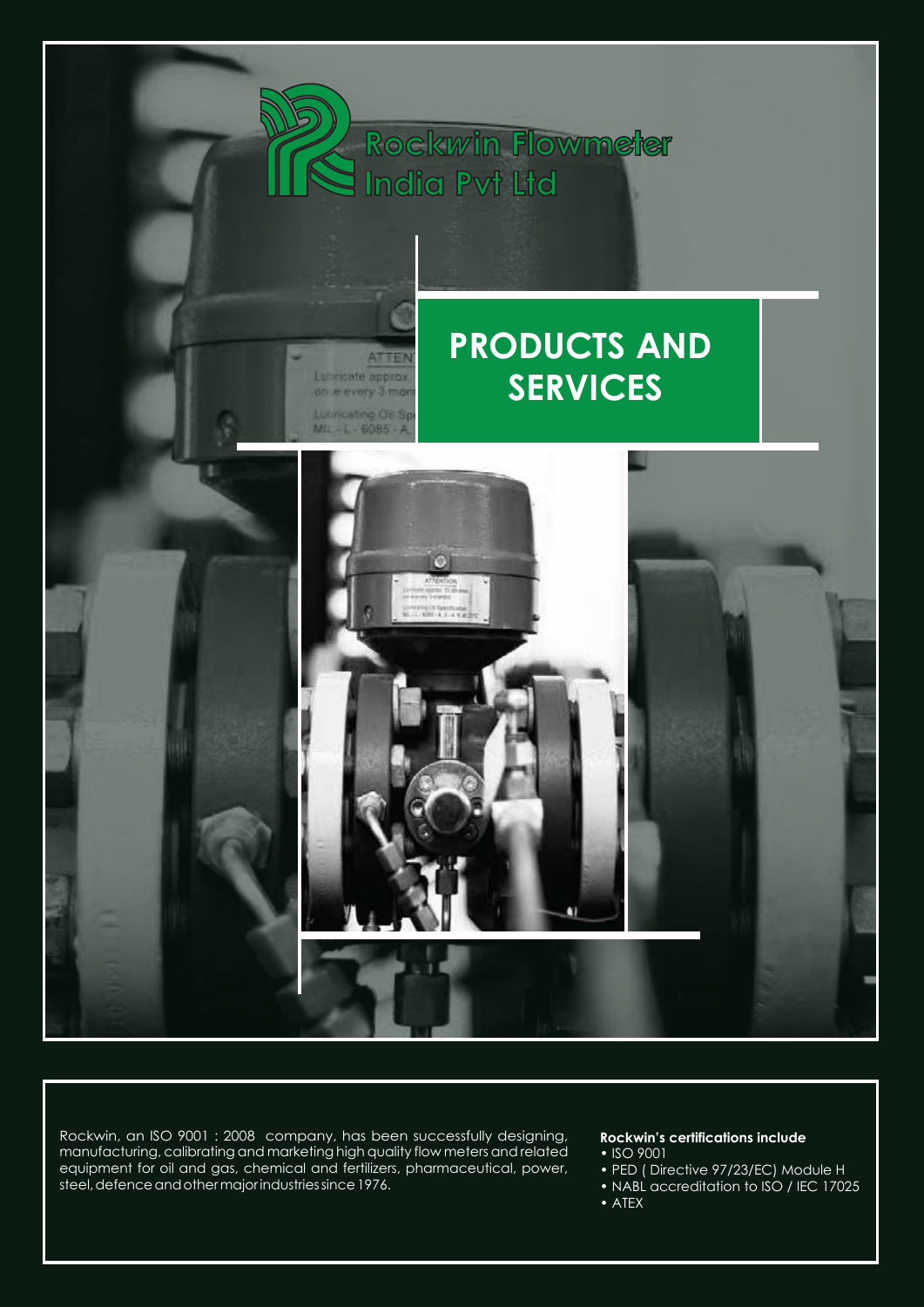## **Products**



#### **Inline Liquid Turbine Flowmeter**

Rockwin inline turbine flowmeters, are general purpose flowmeters, used for a variety of liquids and gases. These flow meters are, designed to provide high degree of accuracy and reliability under severe operating conditions.

Sizes  $: 5$  mm to 500 mm nominal bore<br>Flow range  $: 0.03 \text{ m}^3/\text{hr}$  to 7000 m<sup>3</sup>/hr Flow range  $: 0.03 \text{ m}^3/\text{hr}$  to 7000 m<sup>3</sup>/hr<br>Accuracy  $: \pm 0.5\%$  of the flowrate or b : ± 0.5% of the flowrate or better



#### **Custody Transfer Turbine Flowmeter**

These flowmeters, are designed for demanding custody transfer applications in the oil industry and are calibrated according to API MPMS. The flowmeters are certified by National Legal Metrology Authority.

Typical applications include, cross country oil pipelines, tank farms, loading gantries etc.

Sizes : Upto 400 mm nominal bore<br>Flow Range :27 m<sup>3</sup>/hr to 4000 m<sup>3</sup>/hr Flow Range  $:27 \text{ m}^3/\text{hr}$  to 4000 m<sup>3</sup>/hr<br>Accuracy  $:±0.15\%$  of the flowrate : ± 0.15% of the flowrate or better



### **Inline Fuel Gas Turbine Flowmeter**

Inline fuel gas turbine flowmeters are specially designed turbine meters for the measurement of flow of fuel gases including custody transfer applications. Applications include, LPG, Natural gas, Air, Propane, CO2, Nitrogen etc.

Sizes  $: 50 \text{ mm}$  to 200 mm nominal bore<br>Flow range  $: 10 \text{ m}^3/\text{hr}$  to  $2500 \text{ m}^3/\text{hr}$ :  $10 m<sup>3</sup>$  / hr to 2500 m<sup>3</sup> / hr Accuracy :±1.0% of the flowrate or better





#### **Miniature RPD Gas Flowmeter (LRZ)**

Miniature RPD Gas Flowmeters are two figure eight shaped rotors which are geared through external synchronization gear. For every full revolution, each rotor transports a defined volume from inlet to outlet. The rotors in turn drive a counter.The counter is geared to indicate the volume passed through the meter in the appropriate units.

Accuracy : 1.5%<br>End Connections : G<sup>3</sup>/4" (M) End Connections

Flow range  $\frac{10.06 \text{A m}^3}{\text{A}}$  : 0.06Am<sup>3</sup>/hr to 10 Am<sup>3</sup>/hr



#### **Insertion Turbine Flowmeter**

Insertion turbine flowmeters are cost effective flowmeters, for flow measurement in large size pipes / ducts. These are velocity measuring devices with almost negligible pressure drop. Standard fitment includes, hot tap insertion arrangements with isolation valves. Applications include De-ballasting, Water distribution, HVAC, Pump output Balancing etc.

| Velocity range | : Liquid - from $0.3$ m / sec to $12$ m / sec |
|----------------|-----------------------------------------------|
|                | Gas-from $0.6$ m / sec to $50$ m / sec        |
| Pressure       | : Upto 200 bar                                |
| Accuracy       | $\pm$ 2% of flowrate or better                |



#### **Hygienic Service Turbine Flowmeter**

These Turbine flowmeters meet the special CIP requirements of food, beverage and pharmaceutical industries and are available in sizes up to 75 mm nominal bore. Sanitary / Tri-clover end fittings are available.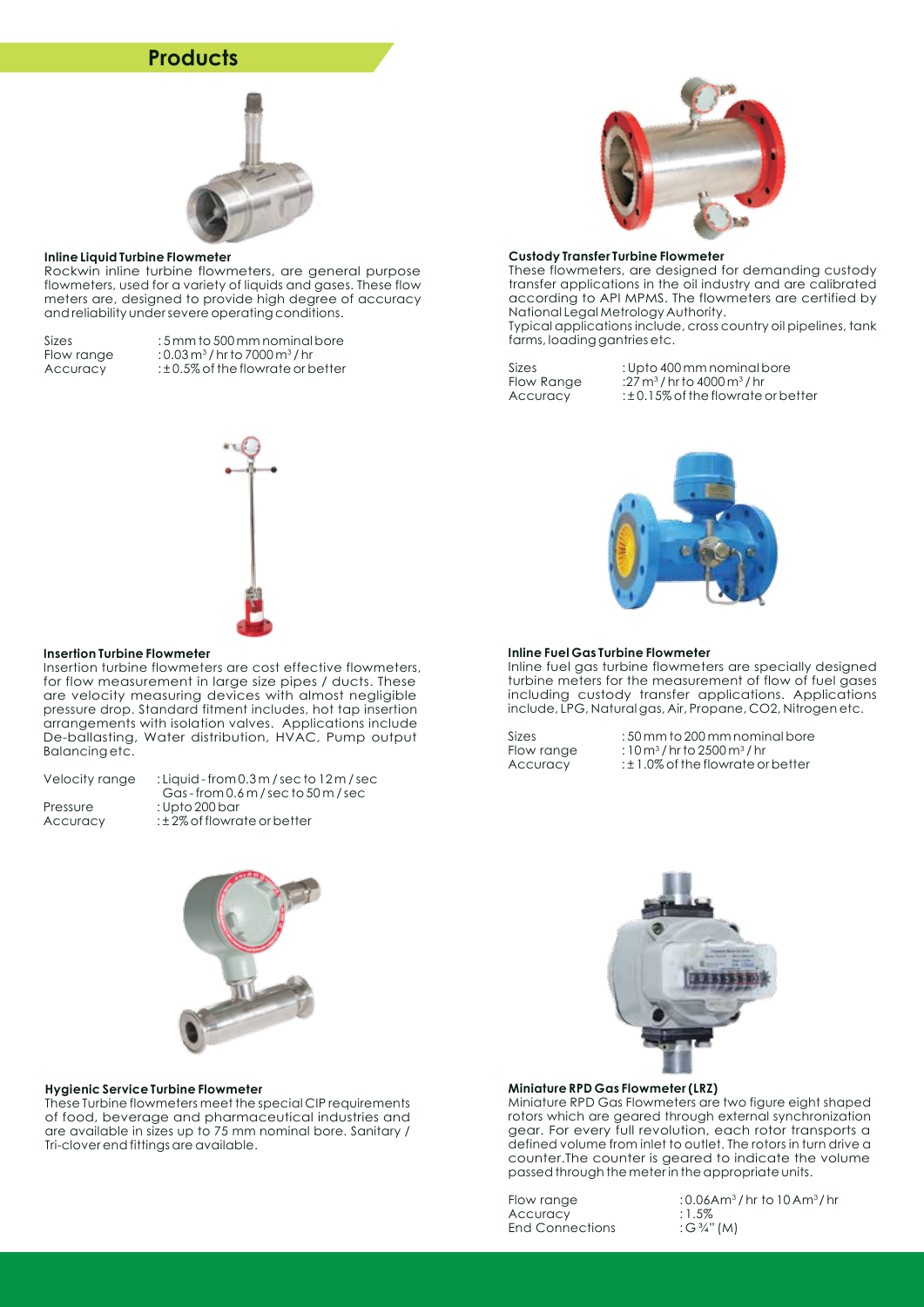

### **Hydraulic Tester**

Rockwin HT-9100 Hydraulic Tester is a very versatile device designed as a portable instrument for simultaneous measurement of Flow rate, Pressure and Temperature on single LCD screen for Hydraulic circuits.

Sizes : 15 mm to 40 mm<br>Flow Range : 6 LPM to 600 LPM Flow Range :6LPM to 600 LPM<br>Accuracy :±1% of full scale : ± 1% of full scale



## **Electromagnetic Flowmeter**

Rockwin EFM series Electromagnetic flowmeters are designed for measurement of all type of conductive liquids. This flowmeter tolerates high percentage of suspended solids sludge, slurries, minerals, paper and sewage.

Sizes  $: 25$  mm to 300 mm<br>Flow Range  $: 1.8$  m<sup>3</sup>/hr to 3053 Flow Range : 1.8 m<sup>3</sup>/hrto 3053 m<sup>3</sup>/hr<br>Accuracy :±0.5% of the flowrate or : ± 0.5% of the flowrate or better



#### **Coriolis Mass Flowmeter**

ROCKWIN is exclusive distributor in India for Rheonik Messtechnik GmbH, Germany for Coriolis Mass Flowmeter. These flow meters make use of Coriolis force principle for measurement of mass flow of liquids and gases. Its unique omega tube element and cross bar / torsion bar construction enables its high degree of accuracy, remaining unaffected by pipeline vibrations and pressure changes. A range of Electronic readout units for panel and field mountings are available. Applications include Petroleum products, Pharmaceuticals, LPG, LNG, CNG, Food and beverages, Pulp etc.

| $:5$ mm to 300 mm                  |
|------------------------------------|
| : 0.004 kg / min to 30000 kg / min |
| :Upto $\pm 0.1\%$                  |
|                                    |



#### **Screw Volumeter**

Offered in co-operation with KRAL AG, Austria, these positive displacement flowmeters, employ an unique twin screw measuring arrangement, resulting in unmatched accuracy, wide rangeability, high operting pressure and high viscosity handling capability.

Applications include, Fuel oil, HFO, LDO, Hydraulic oil, Lubricating oil, Polymers, Polyols, Isocynate, Asphalt etc.

Sizes : 15 mm to 150 mm nominal bore<br>Flow range : 0.2 LPM to 5000 LPM Flow range : 0.2 LPM to 5000 LPM<br>Accuracy : ± 0.15% of the flowrd : ± 0.15% of the flowrate or better



#### **FMG make RPD Meters**

The FMG series of rotary gas meters are designed to meet the highest demands of reliable and accurate measurement of gas flow. The meters fully comply with the EN12480 and OIML gas now, momentum, compact exchangeable aluminum cartridge allows local repair and on-site cleaning. Installation stresses caused by connecting piping are minimal due to the robust design and construction of the casing and cartridge.

| <b>Sizes</b> | $:40$ mm to $150$ mm                                   |
|--------------|--------------------------------------------------------|
| Flow range   | $: 0.5$ Am <sup>3</sup> /hr to 650 Am <sup>3</sup> /hr |
| Accuracy     | $\pm 1.0\%$ of the flowrate or be                      |

the flowrate or better



## **Volume Corrector**

Volume Corrector is a high accuracy and cost effective device, especially designed to meet the emerging requirements of Gas Distribution Utilities and Custody Transfer Application.

It incorporates wide range of features which not only meet the local metering requirements but also provide complete solution for gas distribution utilities to achieve fast and efficient network operation and management.